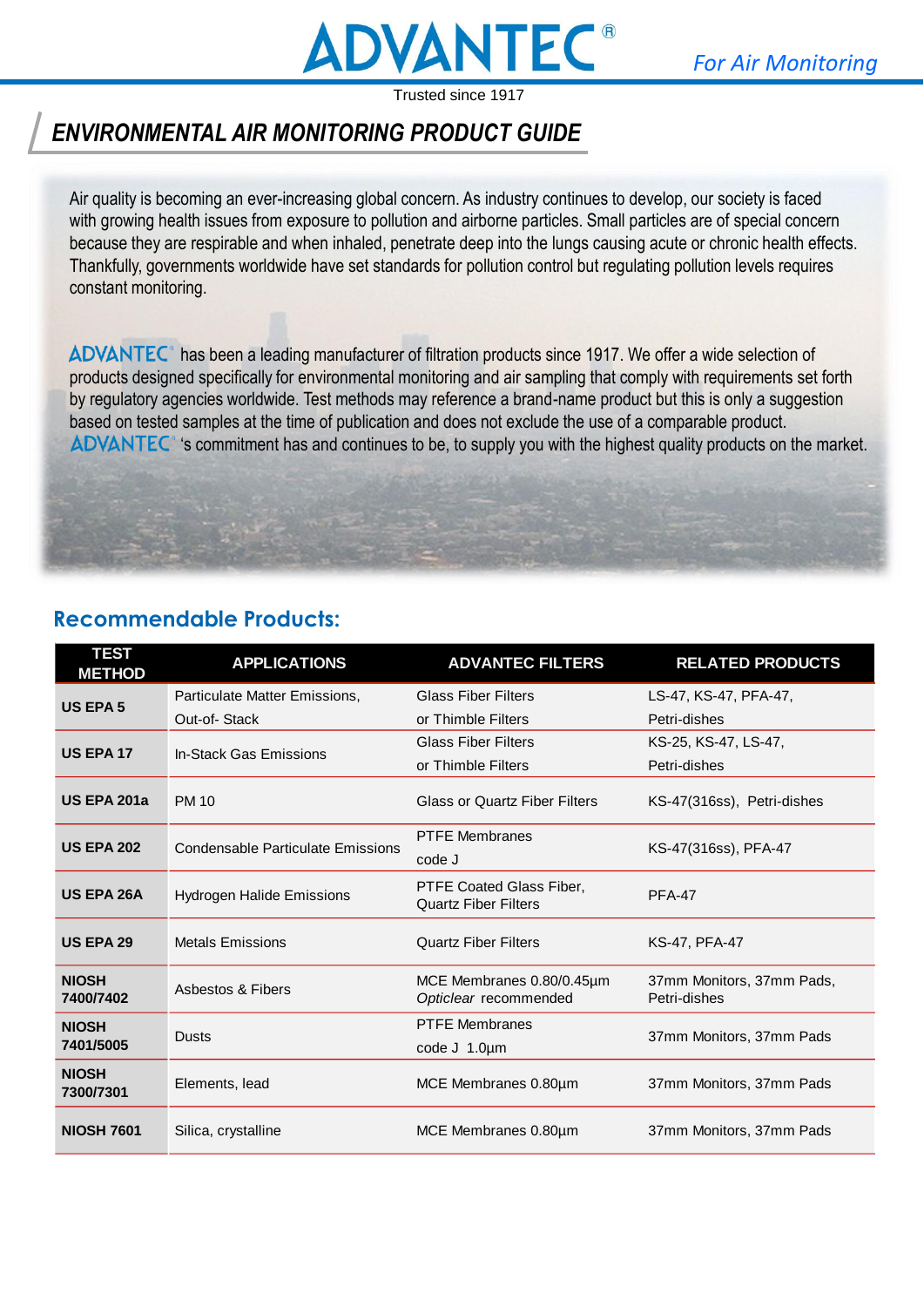

**Filter Selection for Air Sampling Applications:**

| <b>Filter Media</b>                                | <b>Description</b>                                                                                                                             |                            | <b>Filter</b><br><b>Grade/Code</b> | <b>Particle</b><br><b>Retention</b><br>$(\mu m)$<br>*nominal | Aerosol<br><b>Retention</b><br>$(0.30 \mu m$ DOP) | <b>Applications</b>                                                                         |  |
|----------------------------------------------------|------------------------------------------------------------------------------------------------------------------------------------------------|----------------------------|------------------------------------|--------------------------------------------------------------|---------------------------------------------------|---------------------------------------------------------------------------------------------|--|
|                                                    | 100% borosilicate binder-free glass<br>fiber. Chemically resistant, low trace                                                                  |                            | <b>GB-100R</b>                     | $*0.60$                                                      | 99.99%                                            | High-volume air sampling for                                                                |  |
| <b>Glass Fiber</b>                                 | metals. Max. temp. 500°C                                                                                                                       |                            | GC-50                              | $*0.50$                                                      | 99.99%                                            | collecting particles and aerosols                                                           |  |
| <b>Quartz Fiber</b><br>(Silica)                    | 100% silica fiber without binder. Very<br>low trace metals content. Prefired to<br>reduce organic contaminates. Max.<br>temp. $1000^{\circ}$ C |                            | QR-100                             | N/A                                                          | 99.99%                                            | Sampling in harsh environments<br>or high temperatures. Stack<br>sampling and PM-10 testing |  |
| <b>PTFE</b><br><b>Coated</b><br><b>Glass Fiber</b> | Borosilicate glass microfiber<br>reinforced with PTFE is resistant to<br>acid gases and unaffected by<br>humidity. Max. temp. 260°C            |                            | <b>PG-60</b>                       | N/A                                                          | 99.95%                                            | Ambient air sampling, exhaust<br>and stack gas emmisions testing                            |  |
|                                                    | Mixed Cellulose Esters membrane<br>clears and digests completely                                                                               |                            | A                                  | 0.45<br>0.80                                                 |                                                   | Sampling of airborne particulates                                                           |  |
| <b>MCE</b><br><b>Membrane</b>                      | Opticlear MCE offers superior filter<br>clarity for particle identification                                                                    |                            | Opticlear                          | 0.80                                                         | N/A                                               | such as metals, lead, silica,<br>asbestos fibers, and dust                                  |  |
|                                                    | PTFE membrane are                                                                                                                              | <b>PTFE</b> with           |                                    |                                                              |                                                   |                                                                                             |  |
| <b>PTFE</b>                                        | chemically resistant<br>and have low                                                                                                           | polypropylene<br>support   | J                                  | 0.50                                                         | 99.99%                                            | Air sampling in aggressive<br>environments, polynuclear                                     |  |
| <b>Membrane</b>                                    | background                                                                                                                                     | <b>PTFE</b><br>unsupported | T.                                 | 1.0<br>3.0                                                   |                                                   | aromatic hydrocarbons, acid rain,<br>and particles                                          |  |
| <b>PCTE</b><br><b>Membrane</b>                     | Polycarbonate track etched film traps<br>particles on the surface. Optically<br>translucent for viewing particles<br>under a microscope        |                            | Κ                                  | 0.80                                                         | N/A                                               | Particulate analysis and<br>identification                                                  |  |
|                                                    |                                                                                                                                                |                            |                                    |                                                              |                                                   |                                                                                             |  |
| <b>PTFE</b>                                        | Pure fibrotic hydrophobic PTFE offers<br>superior handling compared to glass<br>or quartz filters. No absorbtion of                            |                            | PF-020                             | $*2.0$                                                       | 99.90%                                            | Particulate analysis when it is<br>critical fthat filter media be non-                      |  |
| <b>Depth Filter</b><br>A PARAGE                    | acid gases. Max. temp. 260°C                                                                                                                   |                            | PF-040                             | 4.0                                                          | 95.00%                                            | absorptive of acid gases or free of<br>trace metal contamination                            |  |
| <b>Glass</b>                                       | Thimble filters are seamless and                                                                                                               |                            | <b>No.86R</b>                      | $*1.0$                                                       | 99.95%                                            |                                                                                             |  |
| <b>Quartz (Silica)</b>                             | made of high purity materials.<br>No.88RH is prefired. No.89 Max                                                                               |                            | No.88R/88RH                        | $*3.0$                                                       | 99.95%                                            | Used in stack samplers for<br>analysis of dust, pollutants and                              |  |
| <b>PTFE</b>                                        | temp. 260°C. No.89S Max temp.                                                                                                                  |                            | No.89                              | $*3.0$                                                       | 99.95%                                            | additives in plastics and rubber                                                            |  |
| <b>PTFE/Quartz</b>                                 | 400°C                                                                                                                                          |                            | No.89S                             | N/A                                                          | 99.95%                                            | materials                                                                                   |  |

For more detailed product specifications, please see our online catalog at ://www.advantec.co.jp/en/service\_support/download/general\_catalog/



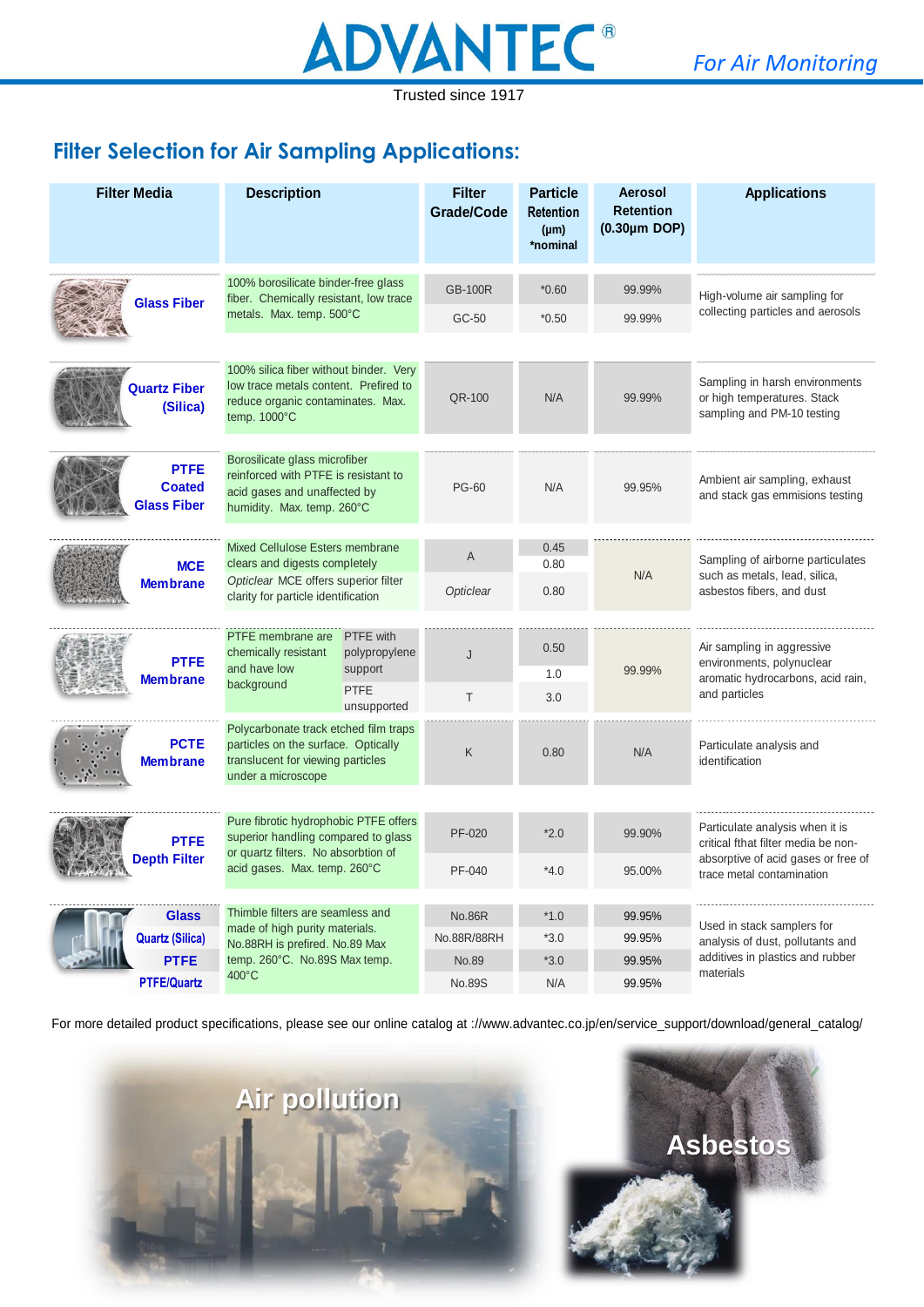

### *SPECIALTY PRODUCTS AND ACCESSORIES*

### *Opticlear* **MCE Membranes**





#### **Opticlear MCE**

**Standard MCE** 

Advantec developed the *Opticlear* MCE membrane for airborne asbestos monitoring. Once cleared, the composition of standard MCE can contribute to incorrect identification of asbestos fibers.

*Opticlear* MCE offers superior optical clarity to view collected particles. Cutting and packaging are performed under cleanroom conditions to minimize contamination. Available in 0.80µm plain or gridded surface.

#### **37mm Air Monitors**

Advantec 37mm Monitors are designed for industrial hygiene applications including sampling of airbone particulates, asbestos, and metals. Use for



closed- or open-face sampling. Available as preassembled 2- or 3-piece device with standard 0.45 or 0.80µm MCE filter and support pad or as empty monitors for use with *Opticlear* MCE or alternate 37mm filter. Also available with gridded white or black MCE filters.

#### **Petri Dishes**

Made of polystyrene material Use for transporting or storing filter. Frosted area on lid for identification of sample. Dimensions: 48x54x11mm. Sterile



**PD-47A, PD-47B**

### **Syringe Filter Holders**

Convenient for filtering small sample volumes. The 25mm polypropylene unit comes with silicone O-rings. The type 304 stainless steel holders are available in 13 or 25mm and include a PTFE O-ring

and gasket. End-connections are luer-lock, luer-slip fittings.



### **In-line Filter Holders**

Advantec In-line holders are available in a variety of materials.

LS-25 and LS-47 units are type 304ss. A nickel-plated brass locking ring enables filter change-out without



removing holder lines. LS-25 has three PTFE gaskets, LS-47 has a Silicone O-ring and PTFE gaskets. Both units have dual support screens and 1/4NPT(F) to 1/4NPT(M) hose barb adapters.

The 47mm vented KS-47 is available in type 304 or 316ss. Filter supports are PTFE coated to minimize sample contamination. Includes 1/4PS to 9.5mm hose barb adapters and standard Silicone O-ring. An additional upstream support screen is recommended. **KS-47**



The PP-47 Polypropylene In-line holder's body has ridges for quick hand-tightening. Inlet is 1/4NPT(M), outlet is a combination 1/4NPT(M)/male luer-slip. One hose barb outlet adapter for 1/4 tubing is provided. Comes standard with Silicone O-rings.

**PP-47**

PFA-47 is made of durable Polyfluoralkoxy. End-connections are combination 1/4NPT(M) and 1/4 tubing adapter. Standard O-rings are perfluoroelastomer.

**PFA-47**

### **Open-face Polypropylene Holder**

Used for environmental air sampling. A PTFE O-ring holds the filter in place.. Outlet connection is combination 1/4NPT(M) male luer-slip. Includes hose barb adapter.



**PPO-47**

### **Filterceps**

Forceps are polished 304 stainless steel with smooth beveled tips for handling membranes. Length: 115mm.

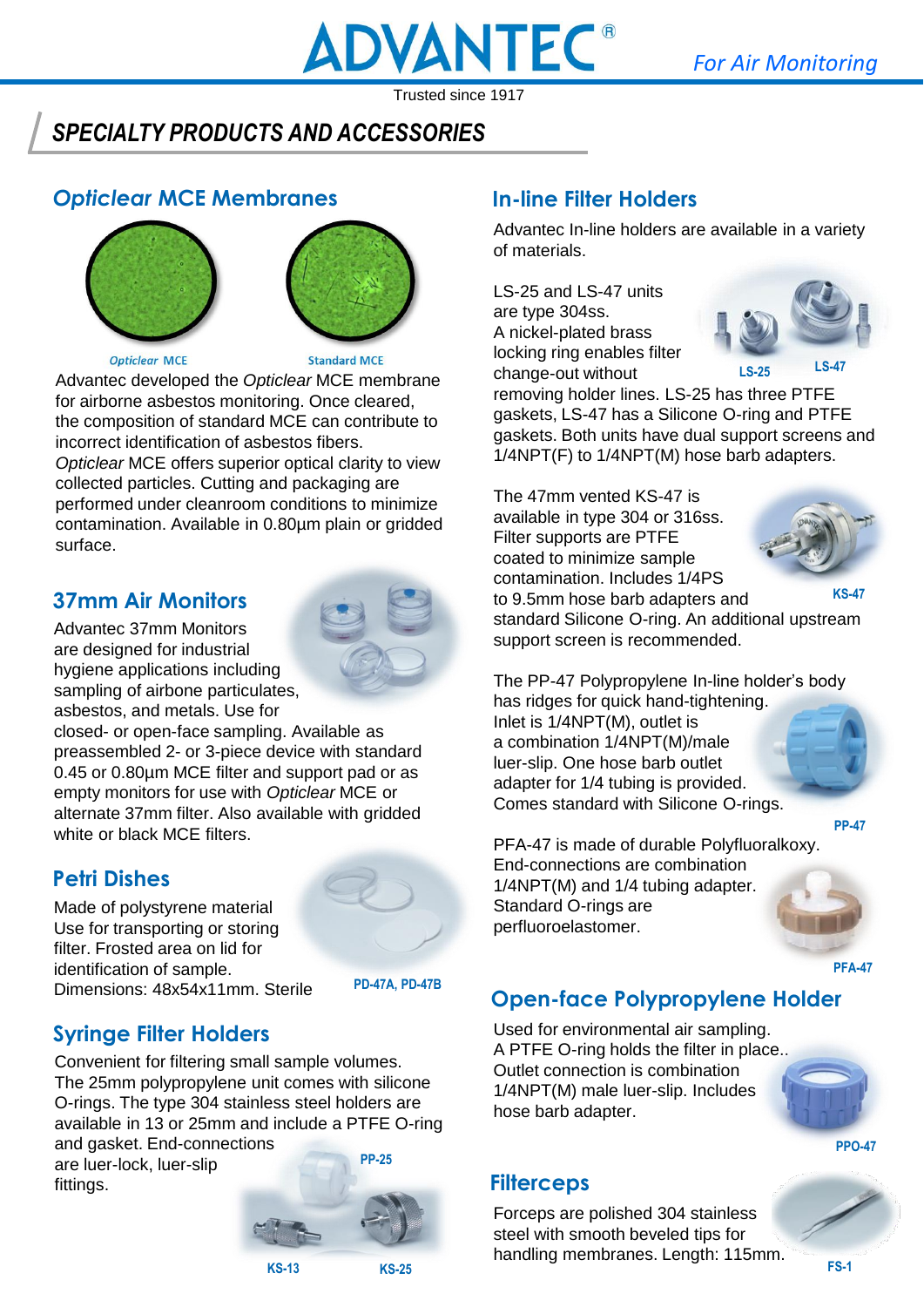## *ORDERING INFORMATION*

| <b>Glass Fiber Filters</b> |                 |     |             | <b>MCE Membranes</b> |                 |                      |        |
|----------------------------|-----------------|-----|-------------|----------------------|-----------------|----------------------|--------|
| Grade                      | Diameter        | Qty | Catalog $#$ | Pore $(\mu m)$       | <b>Diameter</b> | Qty                  | Item   |
| <b>GB-100R</b>             | $13 \text{ mm}$ | 100 | A3632005    | code A               |                 |                      |        |
|                            | $25 \text{ mm}$ | 100 | 36321025    | 0.45                 | $13 \text{ mm}$ | 100                  | A045A0 |
|                            | 37 mm           | 100 | 36321037    |                      | $25 \text{ mm}$ | 100                  | A045A0 |
|                            | 47 mm           | 100 | 36321047    |                      | 37 mm           | 100                  | A045A0 |
|                            | 8x10 in         | 50  | 36323203    |                      | 47 mm           | 100                  | A045A0 |
| GC-50                      | $13 \text{ mm}$ | 100 | A3638006    | 0.80                 | $13 \text{ mm}$ | 100                  | A080A0 |
|                            | $25 \text{ mm}$ | 100 | 36381025    |                      | 25 mm           | 100                  | A080A0 |
|                            | 37 mm           | 100 | 36381037    |                      | 37 mm           | 100                  | A080A0 |
|                            | 47 mm           | 100 | 36381047    |                      | 47 mm           | 100                  | A080A0 |
|                            | 8x10 in         | 100 | A3638GC005  | <b>Opticlear</b>     |                 |                      |        |
|                            |                 |     |             |                      |                 | $\sim$ $\sim$ $\sim$ |        |

|         | lass Fiber Filters |     |             | <b>MCE Membranes</b> |                 |     |             |  |
|---------|--------------------|-----|-------------|----------------------|-----------------|-----|-------------|--|
| Grade   | Diameter           | Qty | Catalog $#$ | Pore $(\mu m)$       | <b>Diameter</b> | Qty | <b>Item</b> |  |
| GB-100R | $13 \text{ mm}$    | 100 | A3632005    | code A               |                 |     |             |  |
|         | $25 \text{ mm}$    | 100 | 36321025    | 0.45                 | $13 \text{ mm}$ | 100 | A045A013A   |  |
|         | 37 mm              | 100 | 36321037    |                      | $25 \text{ mm}$ | 100 | A045A025A   |  |
|         | 47 mm              | 100 | 36321047    |                      | 37 mm           | 100 | A045A037A   |  |
|         | 8x10 in            | 50  | 36323203    |                      | 47 mm           | 100 | A045A047A   |  |
| GC-50   | $13 \text{ mm}$    | 100 | A3638006    | 0.80                 | $13 \text{ mm}$ | 100 | A080A013A   |  |
|         | $25 \text{ mm}$    | 100 | 36381025    |                      | $25 \text{ mm}$ | 100 | A080A025A   |  |
|         | 37 mm              | 100 | 36381037    |                      | 37 mm           | 100 | A080A037A   |  |
|         | 47 mm              | 100 | 36381047    |                      | 47 mm           | 100 | A080A047A   |  |
|         | 8x10 in            | 100 | A3638GC005  | <b>Opticlear</b>     |                 |     |             |  |
|         |                    |     |             | 0.80                 | 25 mm           | 100 | A080X025A   |  |
|         |                    |     |             |                      | 37 mm           | 100 | A080X037A   |  |
|         |                    |     |             |                      |                 |     |             |  |

|        | <b>Quartz Fiber Filters</b> |     |             | <b>PTFE Membranes</b> |                  |     |        |
|--------|-----------------------------|-----|-------------|-----------------------|------------------|-----|--------|
| Grade  | Diameter                    | Qtv | Catalog $#$ | Pore $(\mu m)$        | Diameter         | Qty | Item   |
| QR-100 | $13 \text{ mm}$             | 100 | 36701013    | code T - unsupported  |                  |     |        |
|        | $25 \text{ mm}$             | 100 | A36701025   | 3.0                   | $25 \text{ mm}$  | 100 | T300A0 |
|        | 37 mm                       | 100 | 36701037    |                       | 37 <sub>mm</sub> | 100 | T300A0 |
|        | 47 mm                       | 100 | 36701047    |                       | 47 mm            | 100 | T300A0 |
|        | 8x10 in                     | 50  | 36703204    | code J - supported    |                  |     |        |

|              | <b>PTFE Coated Glass Fibers</b> |     |           |     | 37 mm           | 100 | J050A037A |
|--------------|---------------------------------|-----|-----------|-----|-----------------|-----|-----------|
| Grade        | Diameter                        | Qtv | Catalog # |     | 47 mm           | 100 | J050A047A |
| <b>PG-60</b> | $25 \text{ mm}$                 | 100 | 36661025  | 1.0 | $13 \text{ mm}$ | 100 | J100A013A |
|              | 37 mm                           | 100 | 36661037  |     | $25 \text{ mm}$ | 100 | J100A025A |
|              | 47 mm                           | 100 | 36661047  |     | 37 mm           | 100 | J100A037A |
|              | 8x10 in                         | 50  | 36663203  |     | 47 mm           | 100 | J100A047A |

|        | <b>PTFE Depth Filters</b> |        |             | <b>PCTE Membranes - code K</b> |                 |     |  |
|--------|---------------------------|--------|-------------|--------------------------------|-----------------|-----|--|
| Grade  | Diameter                  | $Q$ ty | Catalog $#$ | Pore $(\mu m)$                 | <b>Diameter</b> | Qty |  |
| PF-020 | $25 \text{ mm}$           | 10     | 38201025    | 0.80                           | $13 \text{ mm}$ | 100 |  |
|        | 37 mm                     | 10     | 38201037    |                                | $25 \text{ mm}$ | 100 |  |
|        | 47 mm                     | 10     | 38201047    |                                | 47 mm           | 100 |  |
|        | 8x10 in                   | 5      | 38203203    |                                |                 |     |  |
| PF-040 | $25 \text{ mm}$           | 10     | 38401025    |                                |                 |     |  |
|        | 37 mm                     | 10     | 38401037    |                                |                 |     |  |
|        | 47 mm                     | 10     | 38401047    |                                |                 |     |  |
|        | 8x10 in                   | 5      | 38403203    |                                |                 |     |  |
|        |                           |        |             |                                |                 |     |  |

#### **PTFE Membranes**

| <b>Diameter</b> | Qty | Catalog $#$                    | Pore $(\mu m)$ | Diameter         | Qty                                        | Item      |
|-----------------|-----|--------------------------------|----------------|------------------|--------------------------------------------|-----------|
| $13 \text{ mm}$ | 100 | 36701013                       |                |                  |                                            |           |
| $25 \text{ mm}$ | 100 | A36701025                      | 3.0            | 25 mm            | 100                                        | T300A025A |
| 37 mm           | 100 | 36701037                       |                | 37 <sub>mm</sub> | 100                                        | T300A037A |
| 47 mm           | 100 | 36701047                       |                | 47 mm            | 100                                        | T300A047A |
| 8x10 in         | 50  | 36703204                       |                |                  |                                            |           |
|                 |     |                                | 0.50           | $13 \text{ mm}$  | 100                                        | J050A013A |
|                 |     |                                |                | 25 mm            | 100                                        | J050A025A |
|                 |     |                                |                | 37 mm            | 100                                        | J050A037A |
| <b>Diameter</b> | Qty | Catalog $#$                    |                | 47 mm            | 100                                        | J050A047A |
| $25 \text{ mm}$ | 100 | 36661025                       | 1.0            | $13 \text{ mm}$  | 100                                        | J100A013A |
| 37 mm           | 100 | 36661037                       |                | $25 \text{ mm}$  | 100                                        | J100A025A |
| 47 mm           | 100 | 36661047                       |                | 37 mm            | 100                                        | J100A037A |
| 8x10 in         | 50  | 36663203                       |                | 47 mm            | 100                                        | J100A047A |
|                 |     | <b>FFE Coated Glass Fibers</b> |                |                  | code T - unsupported<br>code J - supported |           |

#### **PCTE Membranes - code K**

| )iameter | Qtv | Catalog # | Pore (um) | Diameter        | Qty | Catalog $#$ |
|----------|-----|-----------|-----------|-----------------|-----|-------------|
| 25 mm    |     | 38201025  | 0.80      | $13 \text{ mm}$ | 100 | K080A013A   |
| 37 mm    |     | 38201037  |           | $25 \text{ mm}$ | 100 | K080A025A   |
| 47 mm    |     | 38201047  |           | 47 mm           | 100 | K080A047A   |